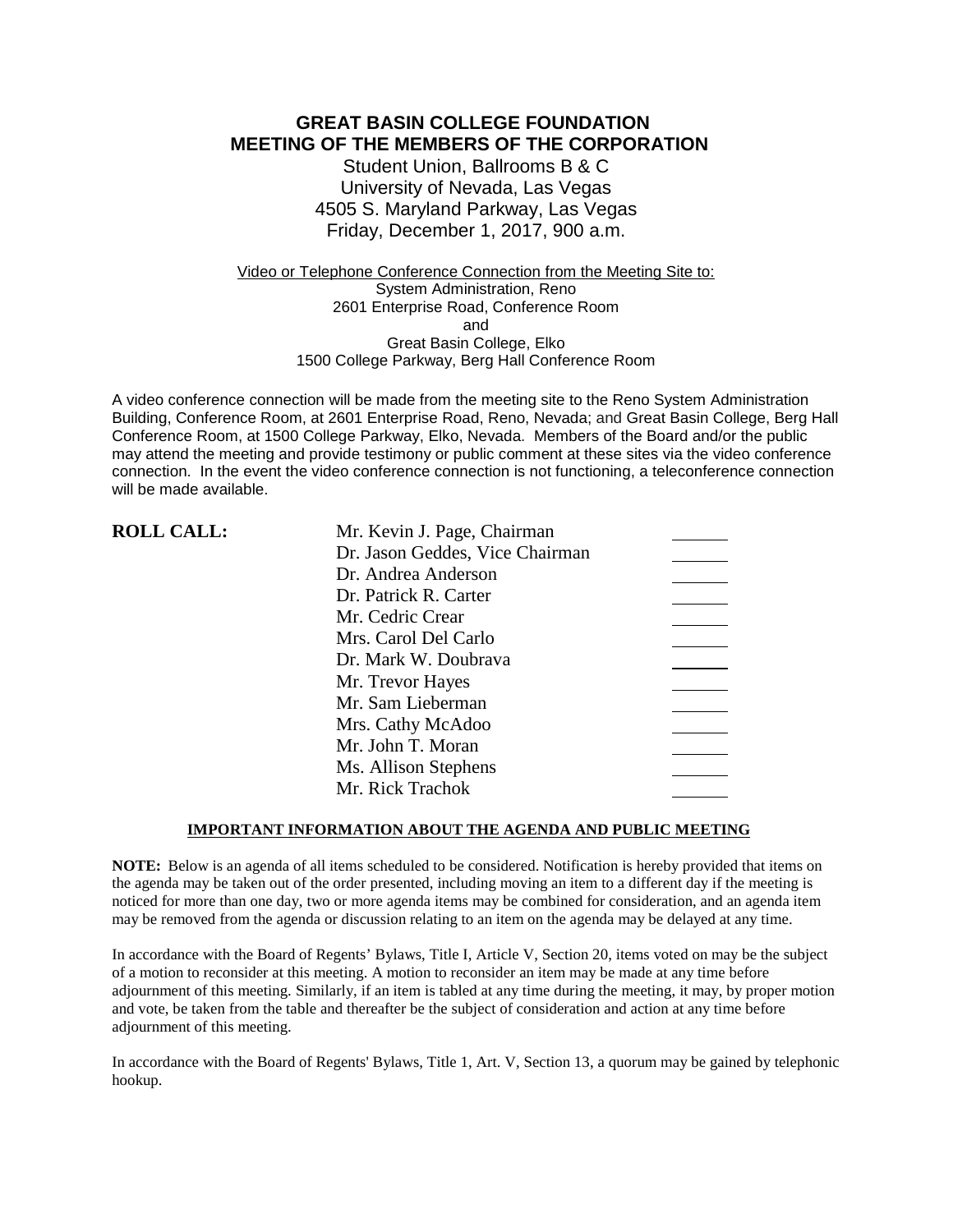Some agenda items are noted as having accompanying reference material. Reference material may be accessed on the electronic version of the agenda by clicking the reference link associated with a particular item. The agenda and associated reference material may also be accessed on the Internet by visiting the Board of Regents' website at:

<http://system.nevada.edu/Nshe/index.cfm/administration/board-of-regents/meeting-agendas/>

Many public libraries have publicly accessible computer terminals. Copies of the reference material and any additional support materials that are submitted to the Board of Regents' Office and then distributed to the members of the Board of Regents after the mailing of this agenda but before the meeting, will be made available as follows: 1. Copies of any such materials are available at the Board of Regents' Office at 2601 Enterprise Road, Reno, Nevada and the Board of Regents' Office at 4300 South Maryland Parkway, Las Vegas, Nevada. A copy may be requested by calling Angela R. Palmer at (775) 784-4958; 2. Copies of any such materials will also be available at the meeting site.

Reasonable efforts will be made to assist and accommodate physically disabled persons attending the meeting. Please call the Board office at (775) 784-4958 in advance so that arrangements may be made.

# **1. PUBLIC COMMENT INFORMATION ONLY**

Public comment will be taken during this agenda item. No action may be taken on a matter raised under this item until the matter is included on an agenda as an item on which action may be taken. Comments will be limited to three minutes per person. Persons making comment will be asked to begin by stating their name for the record and to spell their last name. The Chairman may elect to allow additional public comment on a specific agenda item when that agenda item is being considered.

In accordance with Attorney General Opinion No. 00-047, as restated in the Attorney General's Open Meeting Law Manual, the Chairman may prohibit comment if the content of that comment is a topic that is not relevant to, or within the authority of, the Board of Regents, or if the content is willfully disruptive of the meeting by being irrelevant, repetitious, slanderous, offensive, inflammatory, irrational or amounting to personal attacks or interfering with the rights of other speakers.

# **2. ANNUAL REPORT FOR POSSIBLE ACTION**

The Great Basin College (GBC) Foundation requests approval of the Annual Report, including the Annual Gift Report, for the GBC Foundation as presented by James Glennon, GBC Foundation Treasurer. *[\(Ref. GBC-2\)](https://nshe.nevada.edu/wp-content/uploads/file/BoardOfRegents/Agendas/2017/nov-mtgs/foundation-refs/gbc/GBC-2.pdf)*

### **3. OFFICERS INFORMATION ONLY**

The GBC Foundation Board of Trustees has selected the following individuals as officers of the Foundation.

> Tana Gallagher – Chair Zach Gerber – Vice Chair Joyce Helens, Ex-Officio – Secretary James Glennon – Treasurer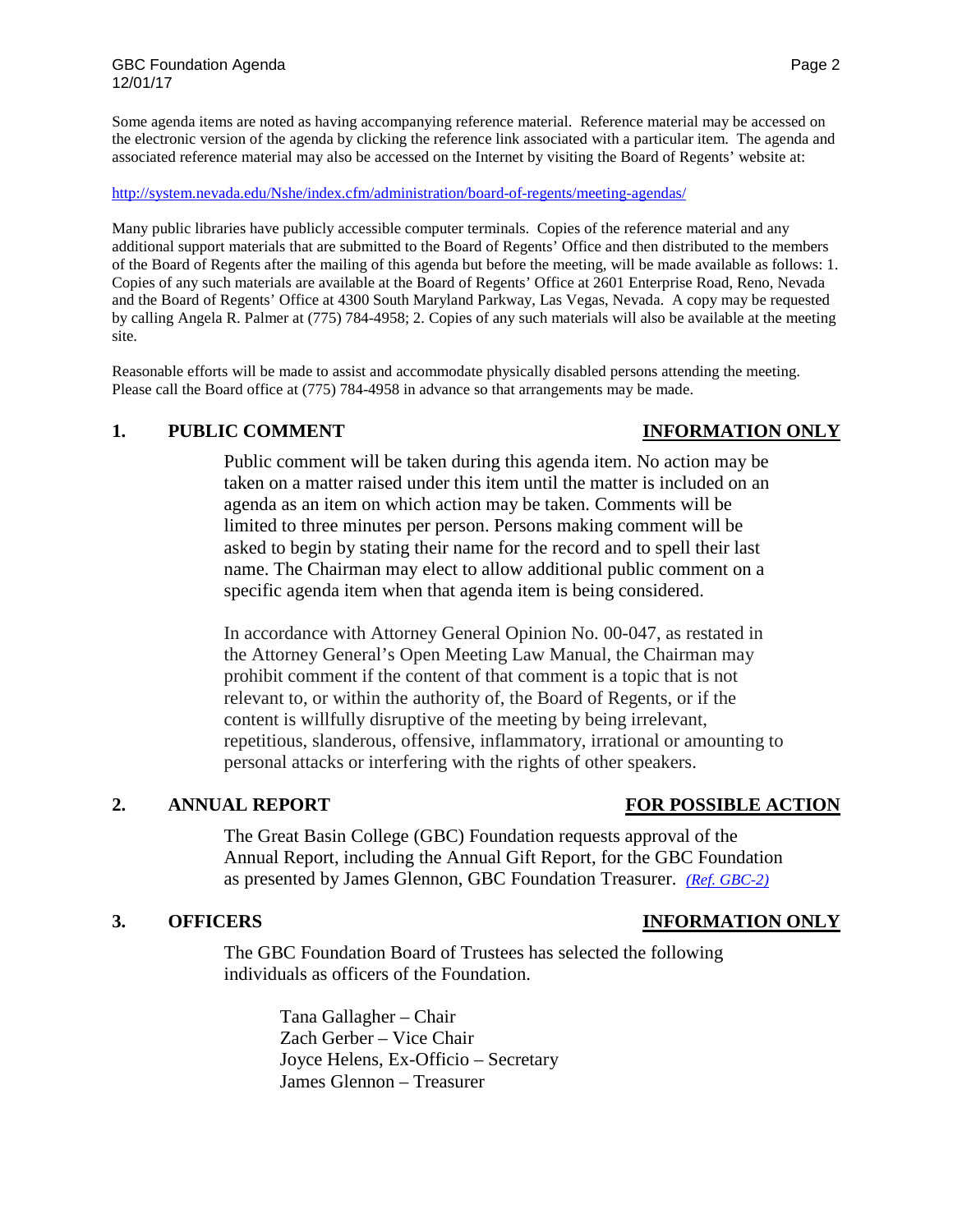### **4. CONSENT ITEMS FOR POSSIBLE ACTION**

Consent items will be considered together and acted on in one motion unless an item is removed to be considered separately by the Chairman.

# **4a. FINANCIAL STATEMENTS AND FOR POSSIBLE ACTION MANAGEMENT LETTER**

The GBC Foundation requests approval of its audited Financial Statements and Management Letter for the fiscal year ending June 30, 2017, along with the top 10 payee schedule. *[\(Refs. GBC-4a\(1\)](https://nshe.nevada.edu/wp-content/uploads/file/BoardOfRegents/Agendas/2017/nov-mtgs/foundation-refs/gbc/GBC-4a(1).pdf) & [GBC-4a\(2\)\)](https://nshe.nevada.edu/wp-content/uploads/file/BoardOfRegents/Agendas/2017/nov-mtgs/foundation-refs/gbc/GBC-4a(2).pdf)*

### **4b. APPOINTMENTS FOR POSSIBLE ACTION**

The GBC Foundation requests approval of the appointment of the following individuals to the GBC Foundation Board of Trustees for a three-year term beginning July 1, 2017, expiring June 30, 2020.

> Caroline McIntosh Angela Prindle

### **4c. REAPPOINTMENTS FOR POSSIBLE ACTION**

The GBC Foundation requests approval of the reappointment of the following individuals to the GBC Foundation Board of Trustees for three-year terms beginning July 1, 2017, expiring June 30, 2020.

> Robert Colon Mark Laffoon

## **5. NEW BUSINESS INFORMATION ONLY**

Items for consideration at future meetings may be suggested. Any discussion of an item under "New Business" is limited to description and clarification of the subject matter of the item, which may include the reasons for the request.